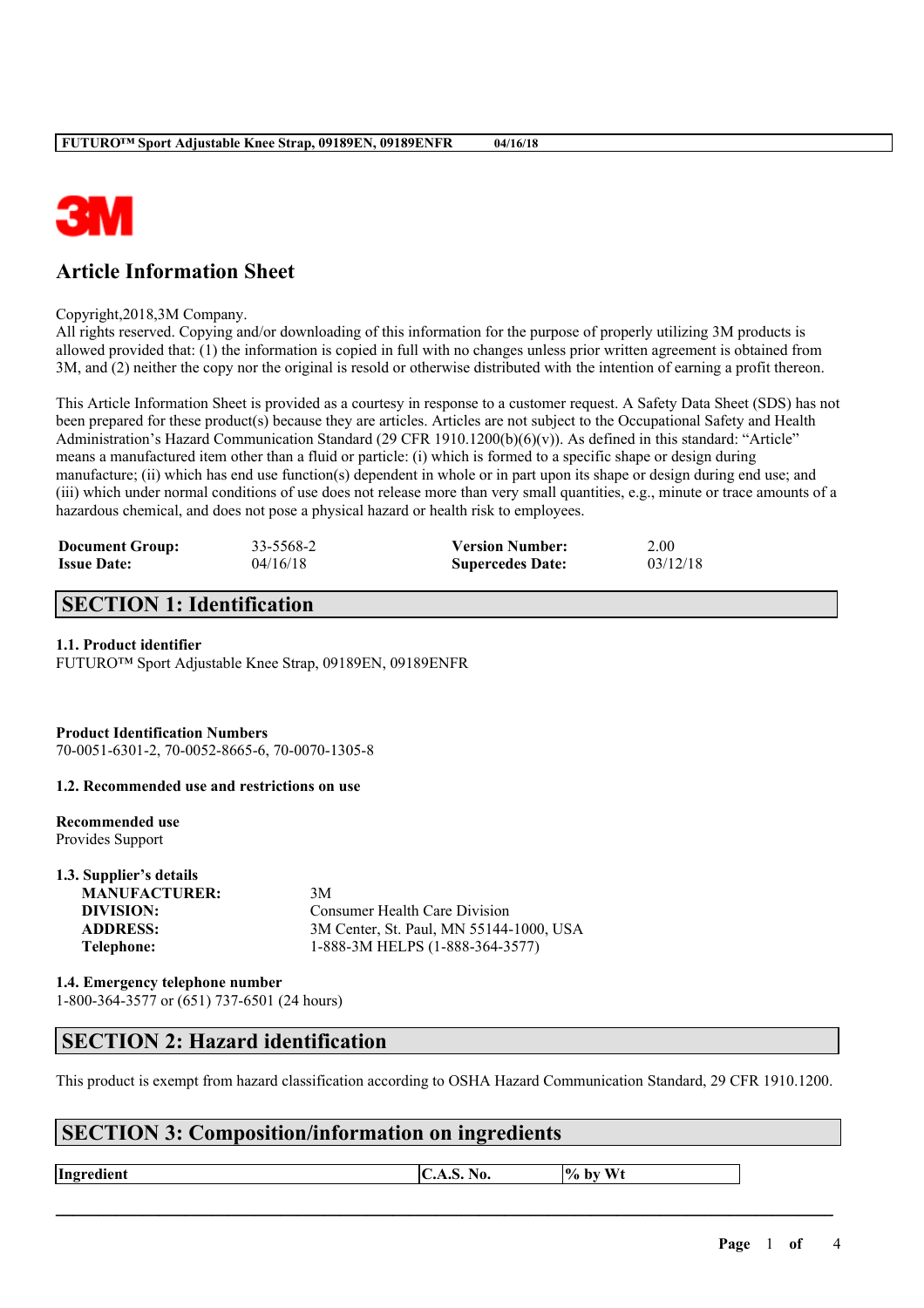#### **FUTURO™ Sport Adjustable Knee Strap, 09189EN, 09189ENFR 04/16/18**

| None | 40<br>$20 -$                     |
|------|----------------------------------|
| None | $20 -$<br>40                     |
| None | $10 - 30$                        |
| None | - 25                             |
| None | - 10                             |
| None | - 10<br>$\overline{\phantom{a}}$ |
| None | - 10                             |
| None | -10                              |
|      |                                  |

## **SECTION 4: First aid measures**

### **4.1. Description of first aid measures**

### **Inhalation:**

No need for first aid is anticipated.

**Skin Contact:** No need for first aid is anticipated.

**Eye Contact:** No need for first aid is anticipated.

#### **If Swallowed:**

No need for first aid is anticipated.

## **SECTION 5: Fire-fighting measures**

In case of fire: Use a fire fighting agent suitable for ordinary combustible material such as water or foam.

## **SECTION 6: Accidental release measures**

#### **6.1. Personal precautions, protective equipment and emergency procedures** Not applicable.

#### **6.2. Environmental precautions**

Not applicable.

#### **6.3. Methods and material for containment and cleaning up** Not applicable.

## **SECTION 7: Handling and storage**

#### **7.1. Precautions for safe handling**

This product is considered to be an article which does not release or otherwise result in exposure to a hazardous chemical under normal use conditions.

### **7.2. Conditions for safe storage including any incompatibilities**

No special storage requirements.

## **SECTION 8: Exposure controls/personal protection**

This product is considered to be an article which does not release or otherwise result in exposure to a hazardous chemical

 $\mathcal{L}_\mathcal{L} = \mathcal{L}_\mathcal{L} = \mathcal{L}_\mathcal{L} = \mathcal{L}_\mathcal{L} = \mathcal{L}_\mathcal{L} = \mathcal{L}_\mathcal{L} = \mathcal{L}_\mathcal{L} = \mathcal{L}_\mathcal{L} = \mathcal{L}_\mathcal{L} = \mathcal{L}_\mathcal{L} = \mathcal{L}_\mathcal{L} = \mathcal{L}_\mathcal{L} = \mathcal{L}_\mathcal{L} = \mathcal{L}_\mathcal{L} = \mathcal{L}_\mathcal{L} = \mathcal{L}_\mathcal{L} = \mathcal{L}_\mathcal{L}$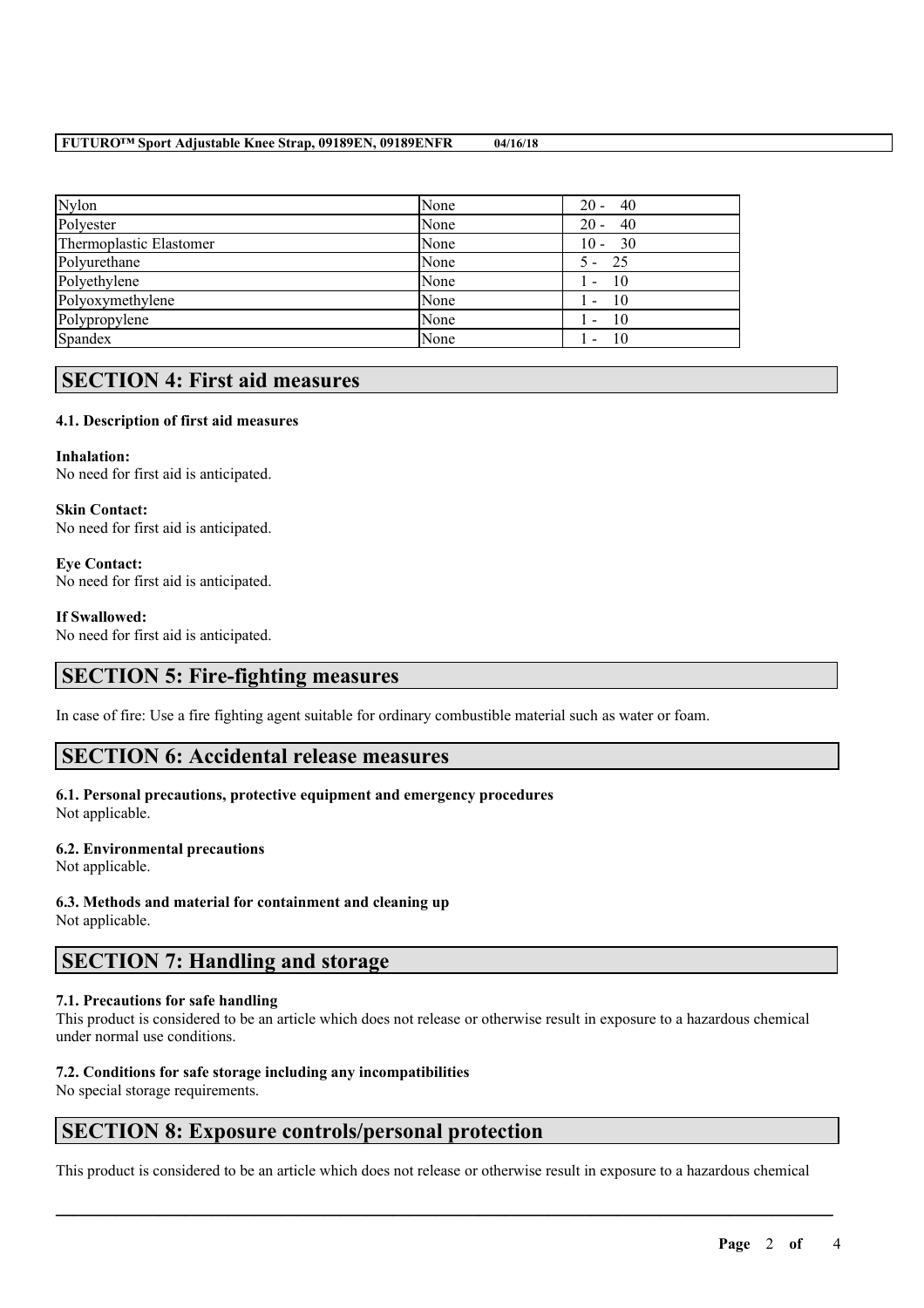#### **FUTURO™ Sport Adjustable Knee Strap, 09189EN, 09189ENFR 04/16/18**

under normal use conditions. No engineering controls or personal protective equipment (PPE) are necessary.

### **SECTION 9: Physical and chemical properties**

### **9.1. Information on basic physical and chemical properties**

| <b>General Physical Form:</b>          | Solid             |
|----------------------------------------|-------------------|
| <b>Odor threshold</b>                  | Not Applicable    |
| pН                                     | Not Applicable    |
| <b>Melting point</b>                   | Not Applicable    |
| <b>Boiling Point</b>                   | Not Applicable    |
| <b>Flash Point</b>                     | Not Applicable    |
| <b>Evaporation rate</b>                | Not Applicable    |
| <b>Flammability (solid, gas)</b>       | Not Classified    |
| <b>Flammable Limits(LEL)</b>           | Not Applicable    |
| <b>Flammable Limits(UEL)</b>           | Not Applicable    |
| <b>Vapor Pressure</b>                  | Not Applicable    |
| <b>Vapor Density</b>                   | Not Applicable    |
| <b>Density</b>                         | Not Applicable    |
| <b>Specific Gravity</b>                | Not Applicable    |
| <b>Solubility in Water</b>             | Nil               |
| Solubility- non-water                  | Not Applicable    |
| Partition coefficient: n-octanol/water | No Data Available |
| <b>Autoignition temperature</b>        | Not Applicable    |
| <b>Decomposition temperature</b>       | Not Applicable    |
| <b>Viscosity</b>                       | Not Applicable    |
| <b>Percent volatile</b>                | Not Applicable    |
|                                        |                   |

## **SECTION 10: Stability and reactivity**

This material is considered to be non reactive under normal use conditions.

## **SECTION 11: Toxicological information**

#### **Inhalation:**

No health effects are expected

**Skin Contact:** No health effects are expected

**Eye Contact:** No health effects are expected

**Ingestion:** No health effects are expected

#### **Additional Information:**

This product, when used under reasonable conditions and in accordance with the directions for use, should not present a health hazard. However, use or processing of the product in a manner not in accordance with the product's directions for use may affect the performance of the product and may present potential health and safety hazards.

 $\mathcal{L}_\mathcal{L} = \mathcal{L}_\mathcal{L} = \mathcal{L}_\mathcal{L} = \mathcal{L}_\mathcal{L} = \mathcal{L}_\mathcal{L} = \mathcal{L}_\mathcal{L} = \mathcal{L}_\mathcal{L} = \mathcal{L}_\mathcal{L} = \mathcal{L}_\mathcal{L} = \mathcal{L}_\mathcal{L} = \mathcal{L}_\mathcal{L} = \mathcal{L}_\mathcal{L} = \mathcal{L}_\mathcal{L} = \mathcal{L}_\mathcal{L} = \mathcal{L}_\mathcal{L} = \mathcal{L}_\mathcal{L} = \mathcal{L}_\mathcal{L}$ 

## **SECTION 12: Ecological information**

This article is expected to present a low environmental risk either because use and disposal are unlikely to result in a